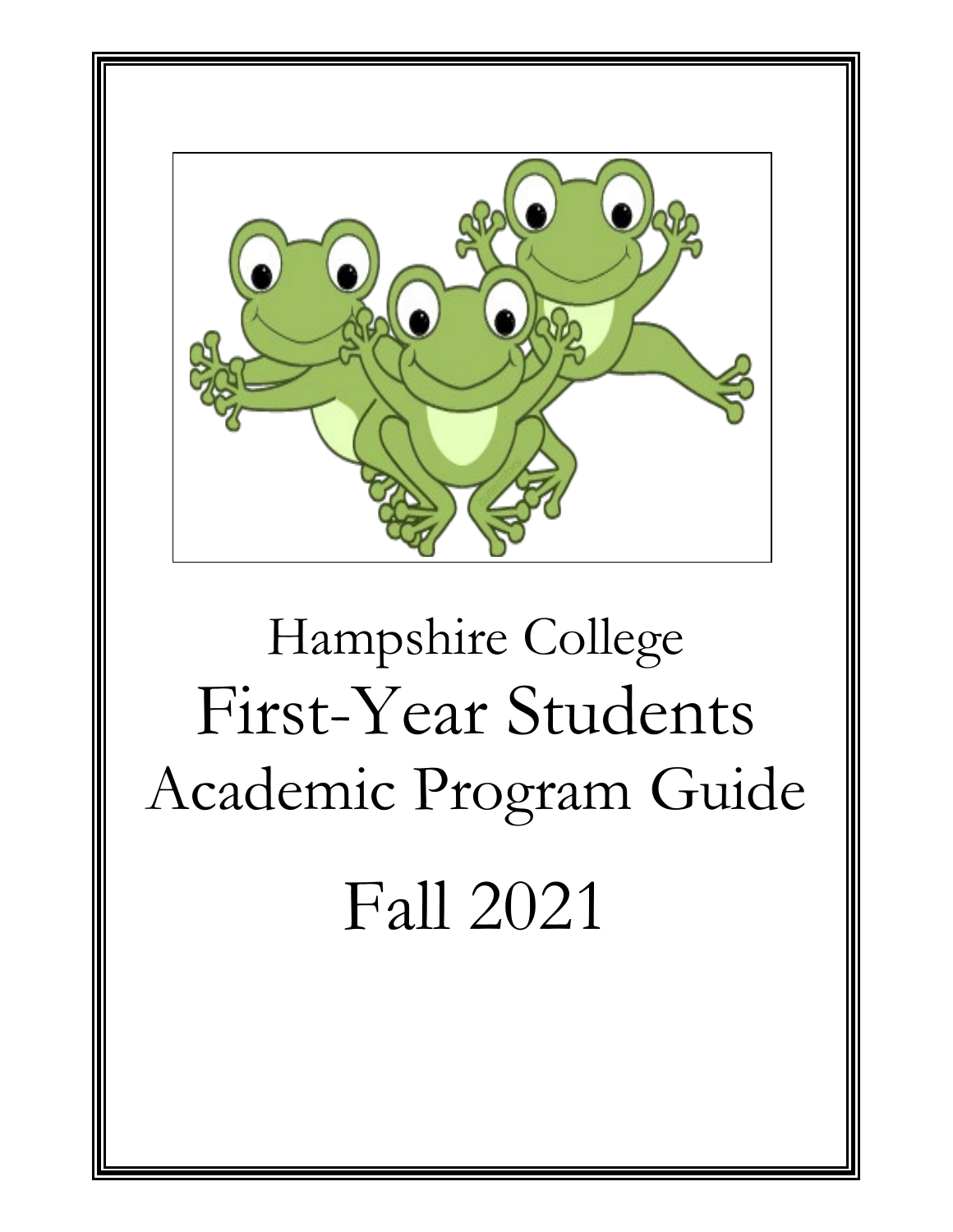# Welcome to Hampshire College!

The Center for Academic Support and Advising (CASA) welcomes you to Hampshire College! This guidebook contains essential information for your first year at Hampshire. It will help you to set and achieve your academic goals while meeting the academic expectations of the college.

This guidebook supplements, but does not replace, the official college policy handbook which contains comprehensive and official information about Hampshire's academic program and policies. **You can find the handbook at handbook.hampshire.edu.** 

Throughout the school year, you will receive important academic announcements in your campus mailbox or through your Hampshire email account. Be sure to read such information carefully. Also, feel free to come by CASA for academic advice and support. We are located in the Lemelson Building and available by telephone at 413.559.5498 or at advising@hampshire.edu.

Enjoy your time at Hampshire!

# The Center for Academic Support and Advising Staff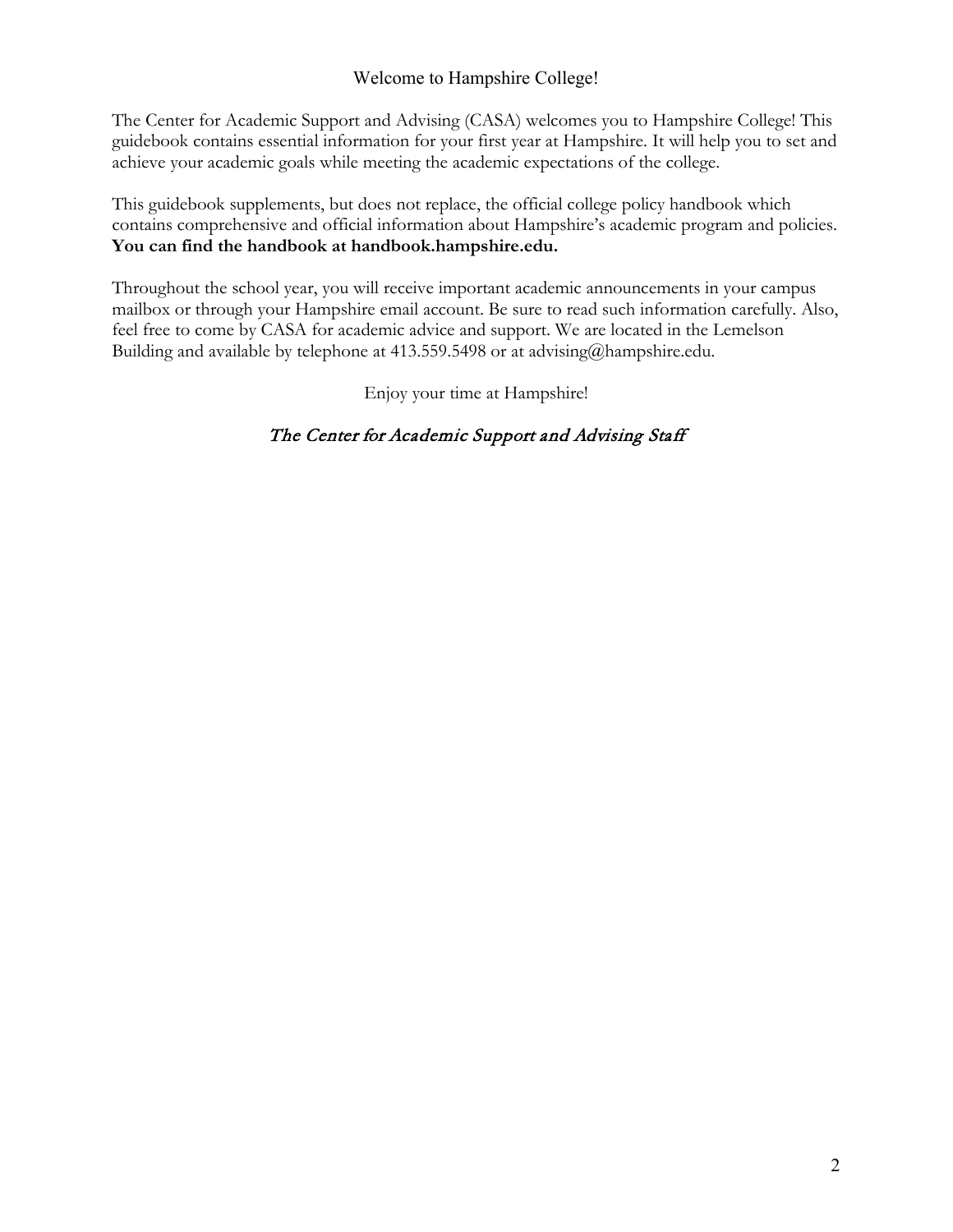# **Six things to do your first semester**

- Check your email DAILY.
- Ask for help if you need it. Use the resources that Hampshire offers to support you.
- Meet with your advisor and talk to your professors.
- Check "approvals and holds" on TheHub at least a week before preregistration (in October, and March).
- Check out HAMP ENGAGE for clubs, resources, and activities on campus.

# ENGAGE.HAMPSHIRE.EDU

• Keep EVERYTHING. You will need it for the course portfolios at the end of each course and for your Division I portfolio.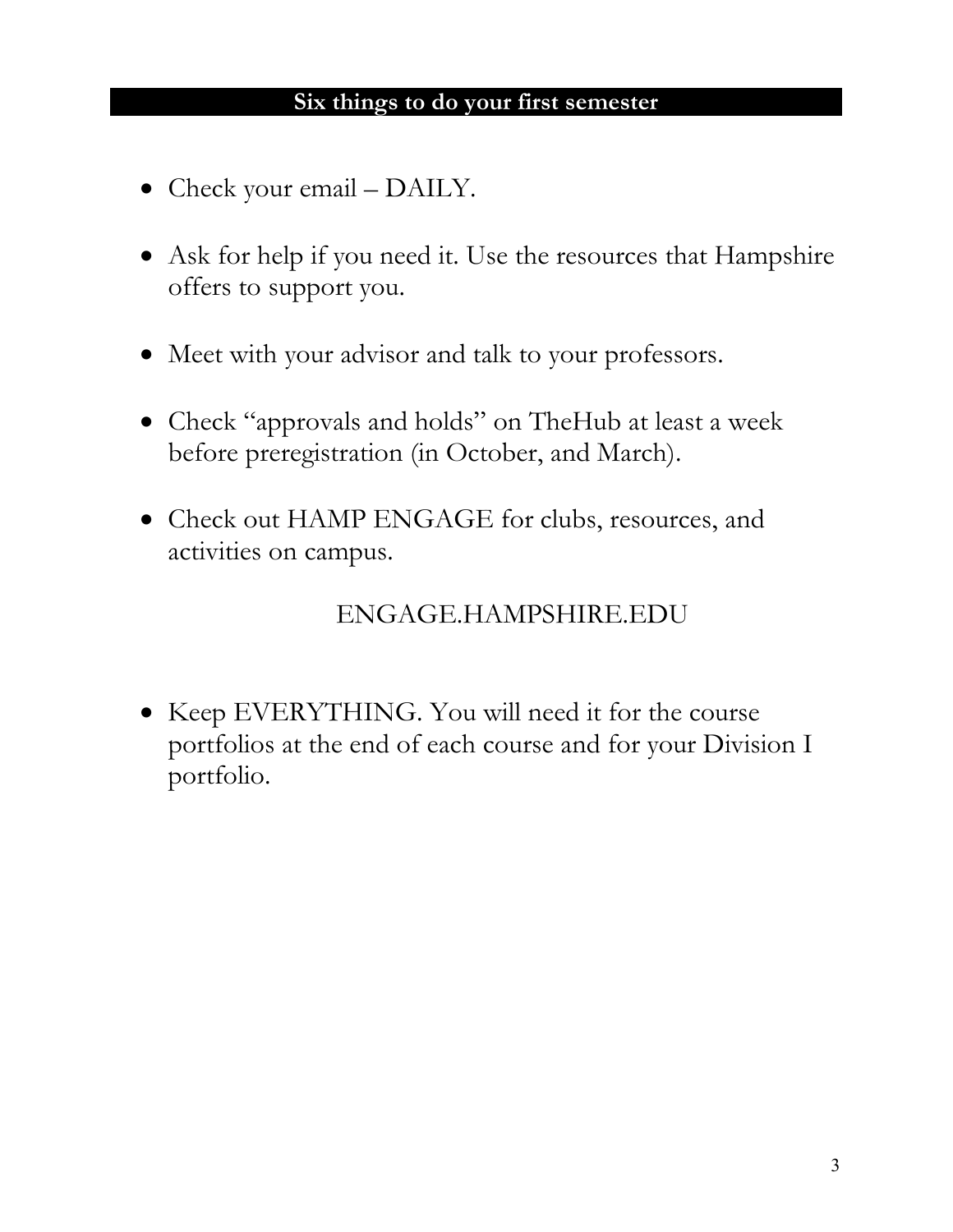#### **Center for Academic Support and Advising (CASA) Lemelson Building, 413.559.5498**

The Center for Academic Support and Advising supports you in the planning and achievement of your academic goals. CASA monitors students' academic progress and offers a number of helpful services and resources to faculty and students at all divisional levels.

#### **Office of Accessibility Resources and Services (OARS) Lemelson Building, 413.559.5498**

The college works with students on an individual basis to help make the classroom accessible. Students with learning or physical disabilities or psychological disabilities should contact the director of accessibility resources to set up accommodations. Madeline Peters, director of OARS, can be reached at [mpeters@hampshire.edu](mailto:mpeters@hampshire.edu) or [oars@hampshire.edu.](mailto:oars@hampshire.edu)

# **Central Records**

#### **Lemelson Building, 413.559.5421**

Central Records handles registration (including Five College courses), prepares transcripts, does enrollment notification and manages other college records and statistics.

# **The Writing Center**

#### **Writing Center, Greenwich, 413.559.5748**

The Writing Center offers a range of resources to strengthen writing and reading skills, including individual tutoring and providing workshops. The Writing Center faculty will work with you to help with starting and/or finishing work and strategies for overcoming writing anxiety and procrastination.

# **Office of Financial Aid**

# **Kern Center, 2nd floor, 413.559.5484**

The office of financial aid is responsible for financial aid policies, determining aid eligibility statements, awarding financial aid, student loans, and work study. Contact their office for specific questions regarding any of these policies or procedures.

#### **Student Accounts**

# **Kern Center, 2nd floor, 413.559-6982**

Questions pertaining to your bill and the student health insurance plan should be directed to student accounts. Payments may be made on-line, in person or mailed to this office.

**Community Commons, Library (Main Floor)**The Community Commons (CoCo) provides vision and leadership on collaborative practices and community engaged learning across the college. CoCo is also a physical space in the Library where CoCo staff and Peer Facilitators offer a vibrant hub for collaboration supporting students to integrate social justice, community engagement and collaborative learning into their academic work. <https://www.hampshire.edu/library/the-community-commons>

Mary Bombardier, Assistant Dean of Community Engagement (mbombardier@hampshire.edu)

Javiera Benavente, Director of Collaborative Learning and Practice (jbenavente@hampshire.edu) Beth Mattison, Director of Community Commons (emattison@hampshire.edu)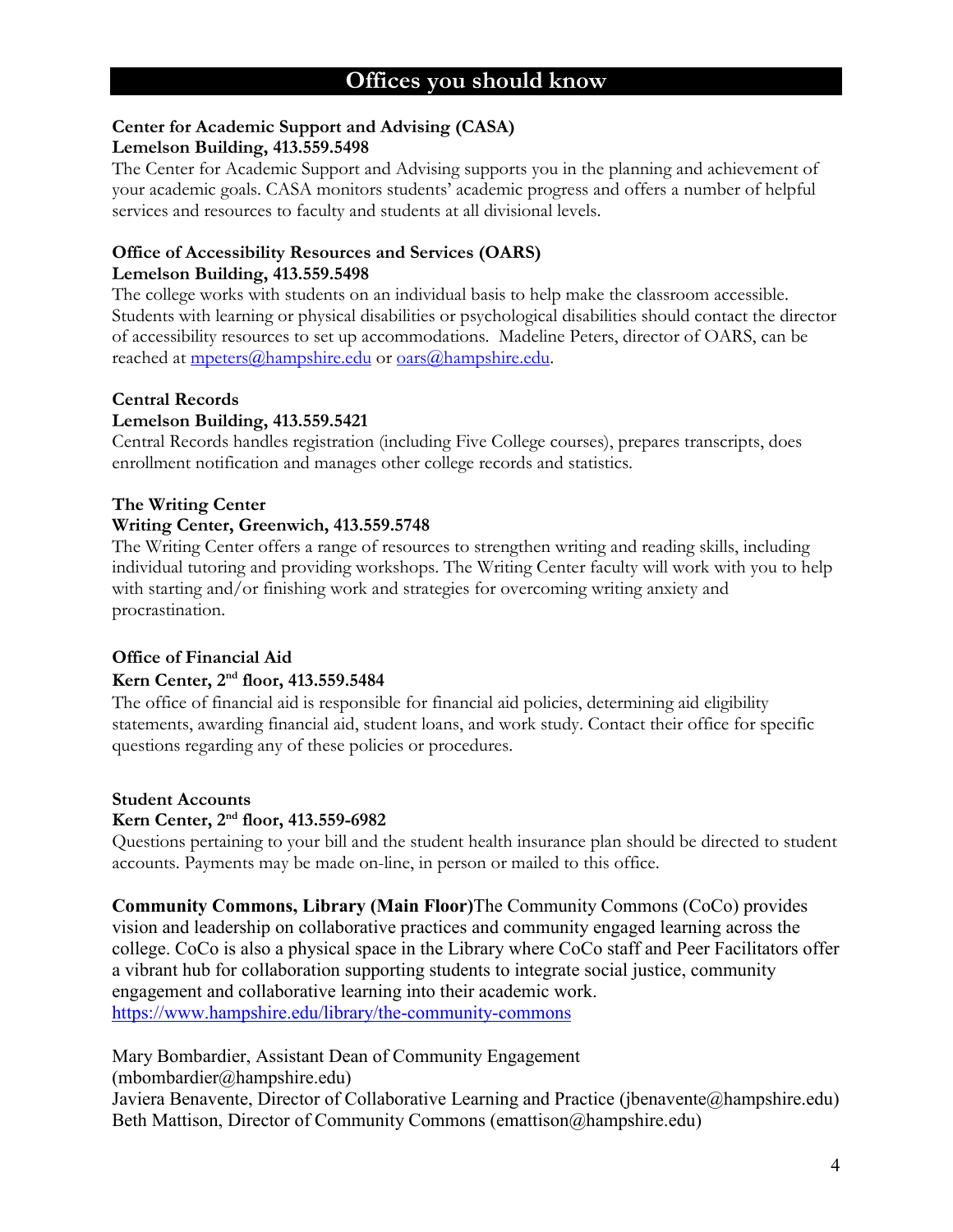# **Career Options Resource Center (CORC) Library, 3rd floor, 413.559.5445**

The Career Options Resource Center helps students think about how academic studies will ultimately translate to the world of work. CORC supports the development of the skills and confidence students need to realize their dreams and make a difference in the world. CORC also provides a list of internship opportunities, career counseling, clarifying career direction, job search strategies and skills, graduate/professional school planning, developing internships to complement academic studies, building a career network, and more.

# **Global Education Office (GEO)**

# **413.559.5542, Adele Simmons Hall 1st floor**

The Global Education Office (GEO) encourages and supports students who wish to add an international component to their academic program: study abroad, service abroad, or a combination of learning and service. The Resource Library maintains an extensive collection of information on overseas education opportunities, including independent study and internships, study/travel programs, paying jobs, internships, and fellowships.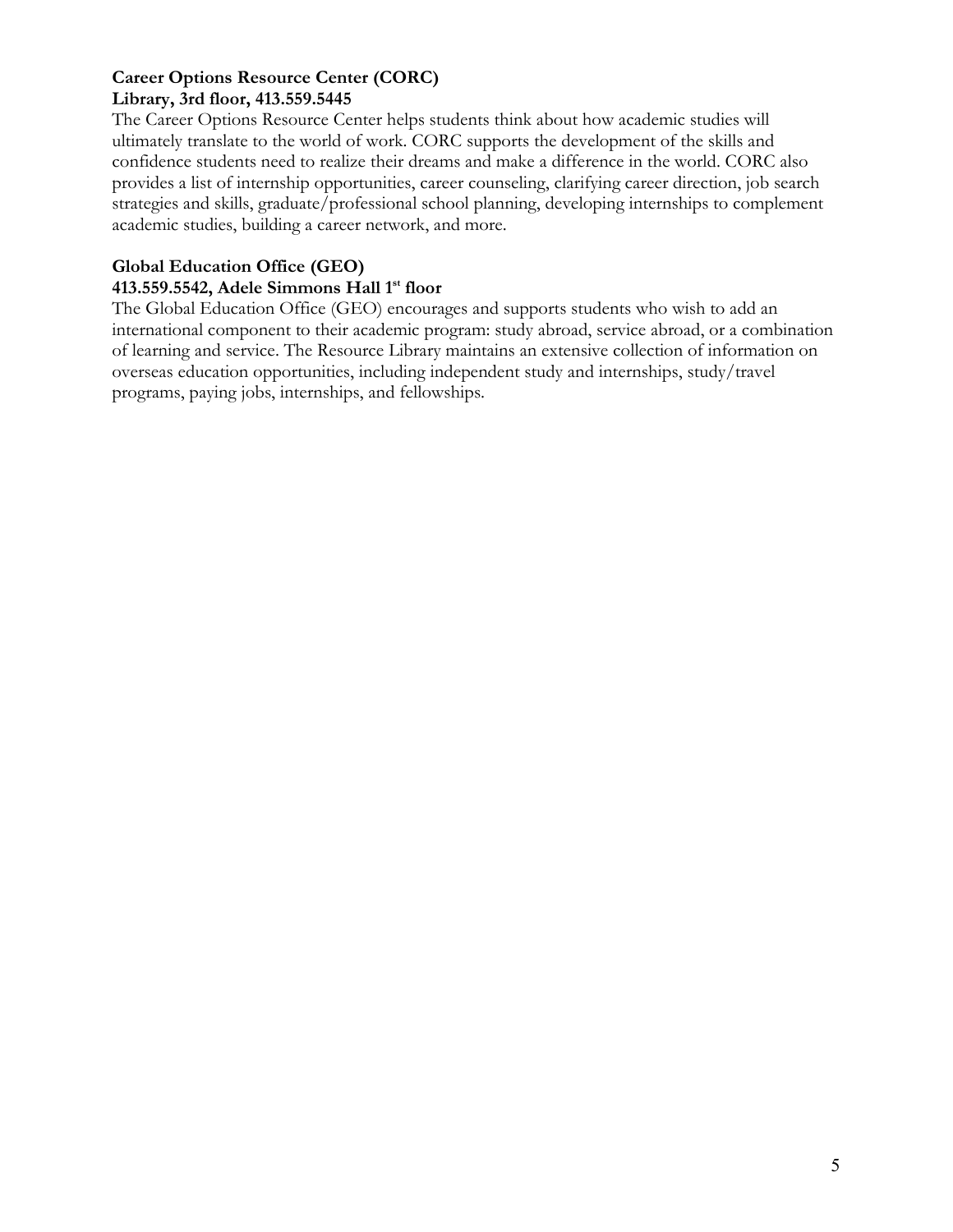# **Your First Year Advisor**

The close student-faculty relationship is a central feature of a Hampshire education. You are assigned a first-year advisor to mentor you, assist with the selection of courses and the planning of your academic program. This faculty member will remain your advisor through the first and third semesters, and will help you transition to Division II. Your advisor will review your academic progress during and at the end of each semester to identify your developing areas of strength as well as indications of need for further study.

In the first semester, you should meet with your advisor periodically to discuss your academic progress, and to plan your courses for the second semester. During the second semester, you should continue to be in touch with your advisor to be sure you are on track with the academic program and are making progress toward satisfactory completion of Division I studies and to plan courses for your third semester.

Your advisor will support your completing your Division I portfolio and will hold a final Division I meeting with you either in May (of your second semester) or September (of your third semester). Your advisor will also help you to explore Division II options and to find a Division II committee.

When you file your Division II contract, the chair of your Division II committee will become your advisor once the contract has been filed.

It is very important that you develop a good working relationship with your advisor and keep them informed of your activities. It is your responsibility to make regular appointments so that your advisor knows how your course work is progressing. You should check in with your advisor regularly and schedule a formal meeting on Advising Days.

The Center for Academic Support and Advising (CASA) also is ready to assist you with your advising needs and questions. If you have any questions or problems concerning your advising, contact CASA at x5498 or visit the office in the Lemelson Building.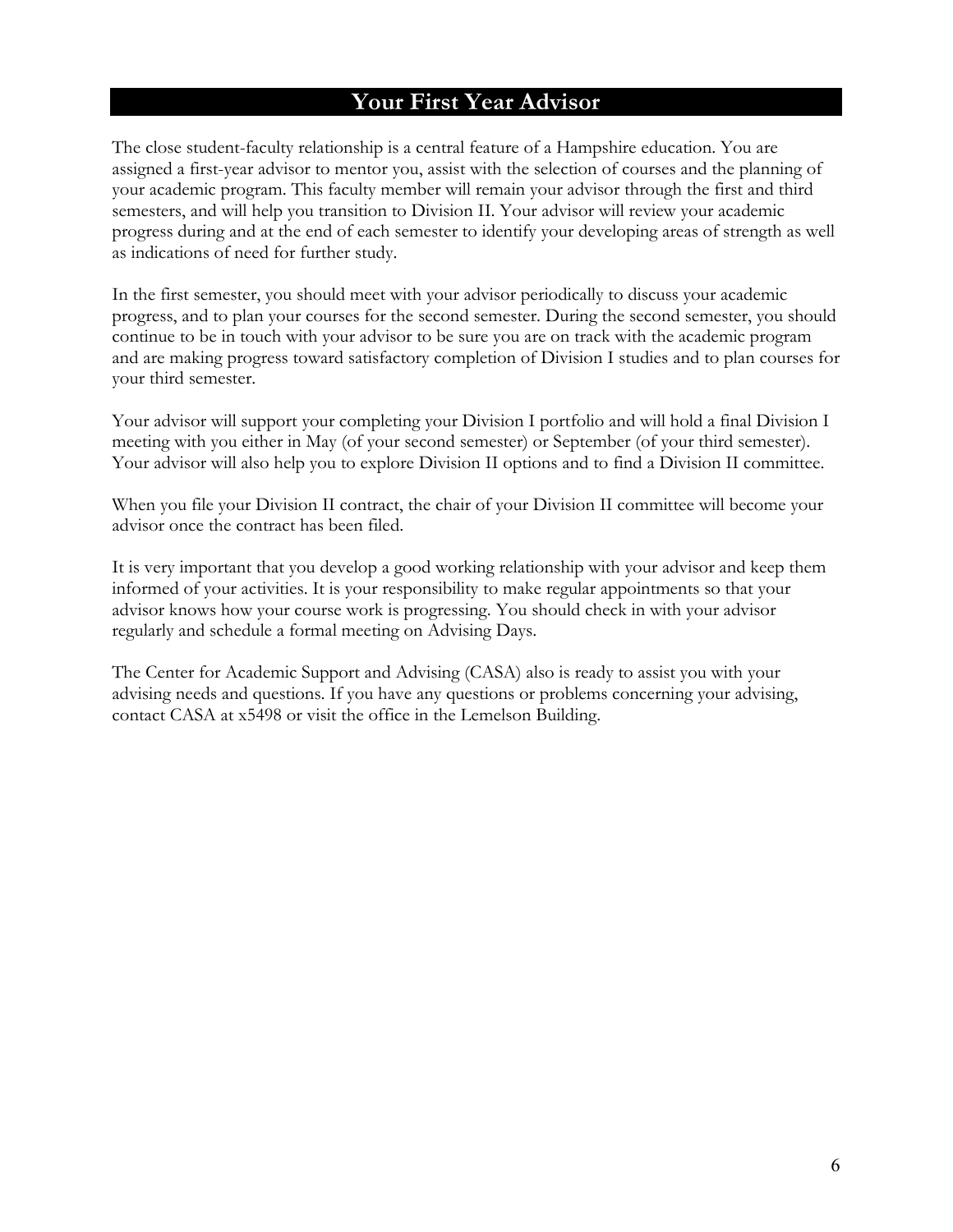# **Tips for a Successful First Year at Hampshire**

#### **Get to know your advisor and keep in regular touch. Don't be afraid to ask questions.**

#### **Learn how to organize and manage your time!**

This is one of the biggest challenges you will face as a first-year student

- Get a calendar/planner and plan your week: schedule time for class, study, meetings, job, appointments, free time/relaxation. Online calendars, paper, post-it notes; use what works!
- Record assignments due, projects and papers.

#### **Find a good place to study!**

#### **Attend class regularly and be on time!**

• Most Hampshire courses are discussion based and you are expected to attend all classes and actively participate on a regular basis. Important information about the course, expectations, and assignments are discussed in class. Being late to class communicates to your instructor lack of interest on your part. Don't give your instructor that impression. If you are ill or need to be absent, email your professor in advance (ideally) and be in touch about the work you're missing

#### **Take assignment deadlines seriously**

While many professors will be somewhat flexible if you have a serious reason for being late with an assignment, you should always assume that deadlines are important and you should make every effort to meet them, and get in touch with your professor in advance if you anticipate needing an extension. Instructors will indicate on their course syllabus what their policy is for assignment deadlines and attendance. **Read the syllabus carefully.**

If you have trouble keeping deadlines and find yourself falling behind, talk to your professor and advisor, and/or seek help from the Office of Accessibility Resources and Services (OARS), the Writing Center, CASA, and the Knowledge Commons staff.

#### **Use your Hampshire email account! Check it every day.**

Important deadlines, announcements, pre-registration and other information are all conveyed via email. Set your Spam filters on high.

#### **Pay attention to college-wide deadlines**

- Read "Wicked Important Dates & Deadlines" and record them in your calendar, such as course add/drop, advising days, breaks, pre-registration, enrollment notification deadlines
- Familiarize yourself with the requirements of the first year. Read this guide.

#### **Use Hampshire's academic resources**

The Harold F. Johnson Library, The Writing Center (Greenwich Master's House), Central Records, Global Education Office (GEO) (Merrill Student Life Center Annex) are available to you!

#### **Connect with other first-year and older students**

- Join clubs and campus organizations
- Participate in residence hall or campus government activities
- Take an OPRA class
- Attend gallery exhibitions, lectures, and presentations by Division III students

#### **Take time to relax and take care of yourself!**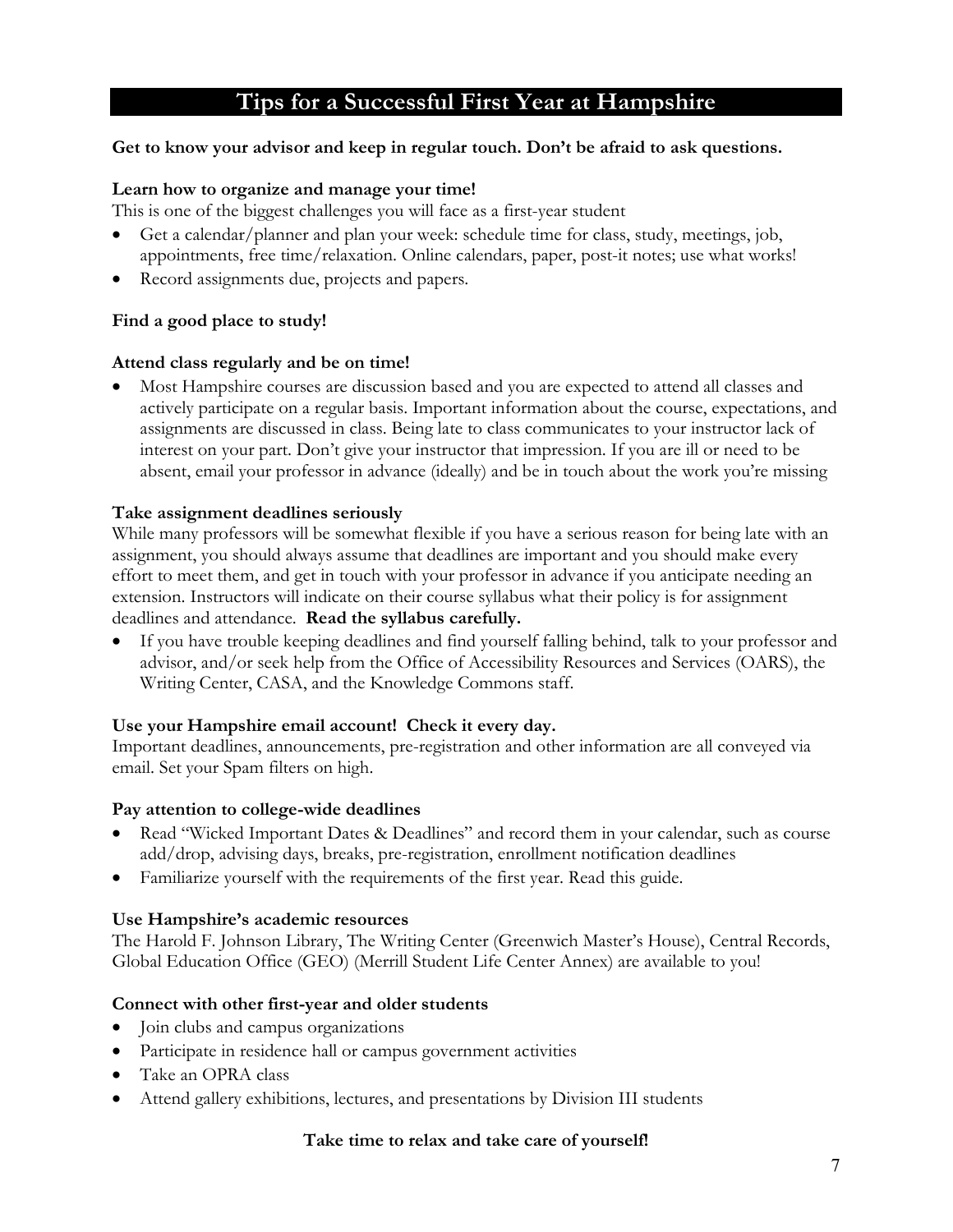# **An Overview of Hampshire's Divisional Program**

This section will serve as an overview as you meet with your advisor and plan your academic studies at Hampshire. Please be sure to read the Hampshire College policy handbook (www.handbook.hampshire.edu) for more detailed college policies.

Hampshire Students qualify for the Bachelor of Arts degree by completing a full-time program composed of three divisions of study.

#### **Division I: Exploratory Studies**

You pursue exploratory studies in the liberal arts though a first-year curriculum in which you begin to explore key values of empathy, agility, anti-racism, action, and collaboration. Division I introduces the first-year student to the methodological, analytical and critical skills that are necessary for independent work. You are required to take a Division I seminar during your first semester, which introduces you to multiple ways of approaching questions, as well as project-based and collaborative work. You are also required to complete the Community Engaged Learning Activity requirement (CEL-1), which introduces you to Hampshire's ethos of learning inside and outside the classroom through participating in community education and campus activities.

#### **Division II: Concentration**

The self-designed concentration is the core of your education at Hampshire College. With support from your advisors, you plan and carry out an individualized program of study, which includes courses at Hampshire and in the five-college consortium, and can include internships and study abroad. During this process, you will be guided by the constructive criticism, advice, and ongoing evaluation of a faculty committee. The culmination of your work is the Division II portfolio, consisting of papers and projects completed for courses and independent work, evaluations and selfevaluations of coursework, fieldwork and internships, and other evidence that you have fulfilled the terms of the Division II contract, such as a body of independent artwork. You are also required to complete the Community Engaged Learning Activity requirement (CEL-2) which includes community education as well as contributing to off-campus community activities. You are encouraged to pursue interdisciplinary and transdisciplinary interests in Division II, and you are expected to incorporate the Multiple Cultural Perspectives requirement into your Division II.

#### **Division III: Advanced Studies**

During Division III, which is typically the last two (sometimes three) semesters a student spends at Hampshire, you design and develop a major independent project with the support of your faculty advisors. This project could take many forms, such as a research paper, scientific experiment, artistic project or portfolio, or performance. You will devote the major portion of your time to the independent project. The College also requires that you undertake two advanced-level learning activities while the project is underway. One of these activities must be an advanced course or serving as a teaching assistant (TA). The other activity may be an advanced course, serving as a TA, pursuing an internship, or an independent study approved by the Division III committee.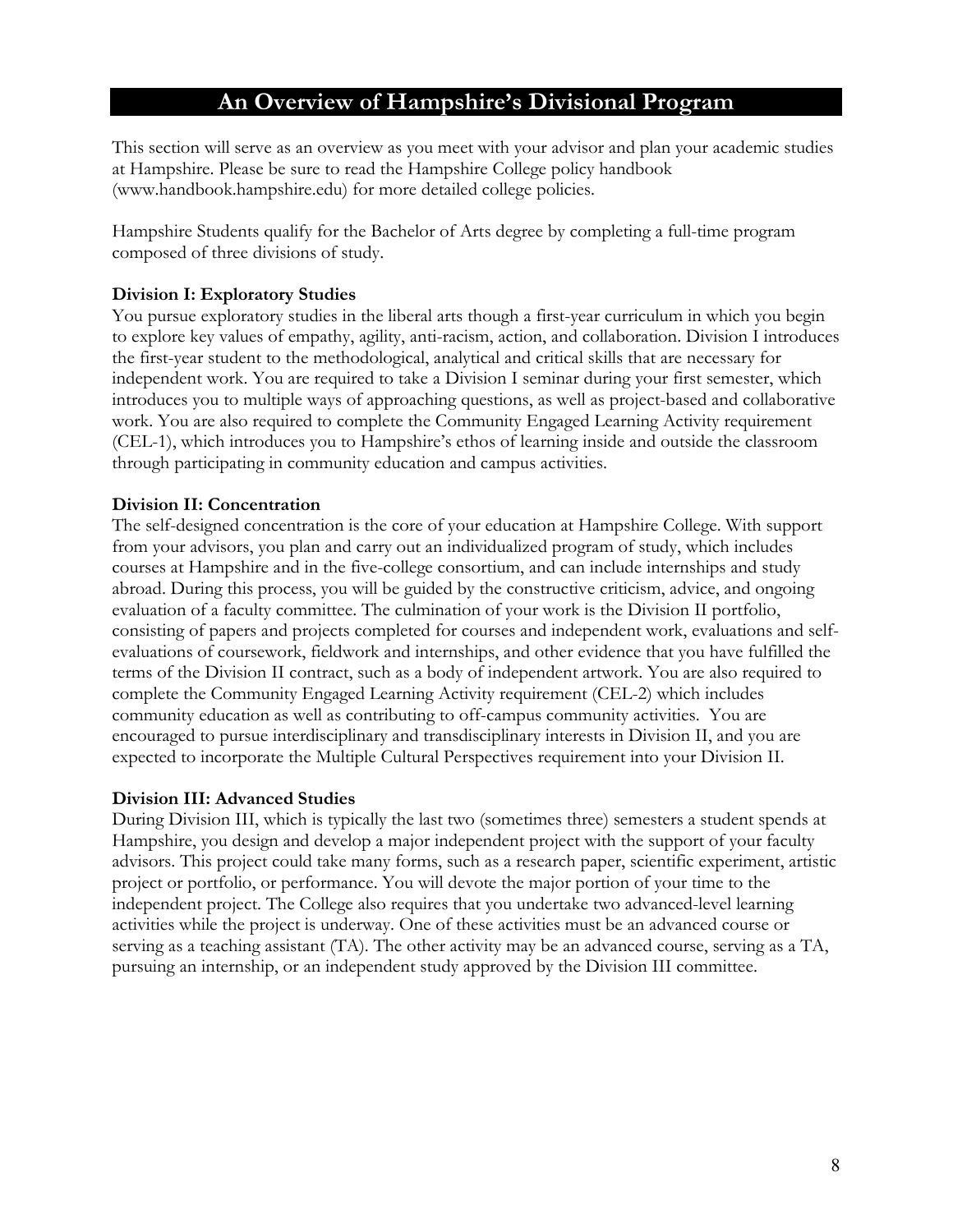# **Division I**

To pass Division I, you must

- $\checkmark$  Successfully complete 1 Division I seminar
- $\checkmark$  Successfully complete 6 elective courses (which may include five-college courses with a grade of C or above, as long as they are academic, and worth three or four credits)
- $\checkmark$  Successfully complete the CEL-1 (20 hours community education + 20 hours campus activities)
- $\checkmark$  Successfully complete the Division I Portfolio and attend a final meeting with your advisor

You must complete a Division I Portfolio by the beginning of your third semester at Hampshire, which will include a retrospective essay (addressing specific questions), evaluations and selfevaluations from 7 courses, and documentation of and reflection on the CEL-1.

**Advanced standing coursework, such as AP/IB credits or college courses taken during the summer before starting Hampshire, may be applied as elective credit only AFTER the successful completion of Division I by the end of the second semester of enrollment and only if you have remained in good academic standing. See the policy on page 13.**

You are responsible for the following:

- Checking your Hampshire email daily.
- Verifying on TheHub that you are signed up for the correct courses, and be sure to actively drop a course you are no longer attending or it will remain on your schedule. Instructors cannot drop you from the roster.
- Staying in touch with your advisor through emails and periodic meetings.
- Paying attention to add/drop and preregistration periods.
- Thinking about the relationship between your different interests and goals, and remaining open to things you are learning in different courses and contexts during your first year.
- Saving all your written work and projects for the Division I portfolio.

OPRA and EPEC courses **do not count** towards the seven course requirements for Division I but may be used to fulfill the CEL-1 requirement (see below), with the advisor's approval. Beware of courses that are designated as "Co-Curricular" (IA-1045CC, for example): they are not academic and do not count as such!

- If a course is voluntarily repeated (such as Chorus), it will count only once. If you take a course twice, it will only count one time.
- **Five College courses:** A student must receive a grade of C or better for courses to count; a grade of C- or below is considered a failing grade and cannot be used in Hampshire's academic program. Five College courses must be three or more credits to count.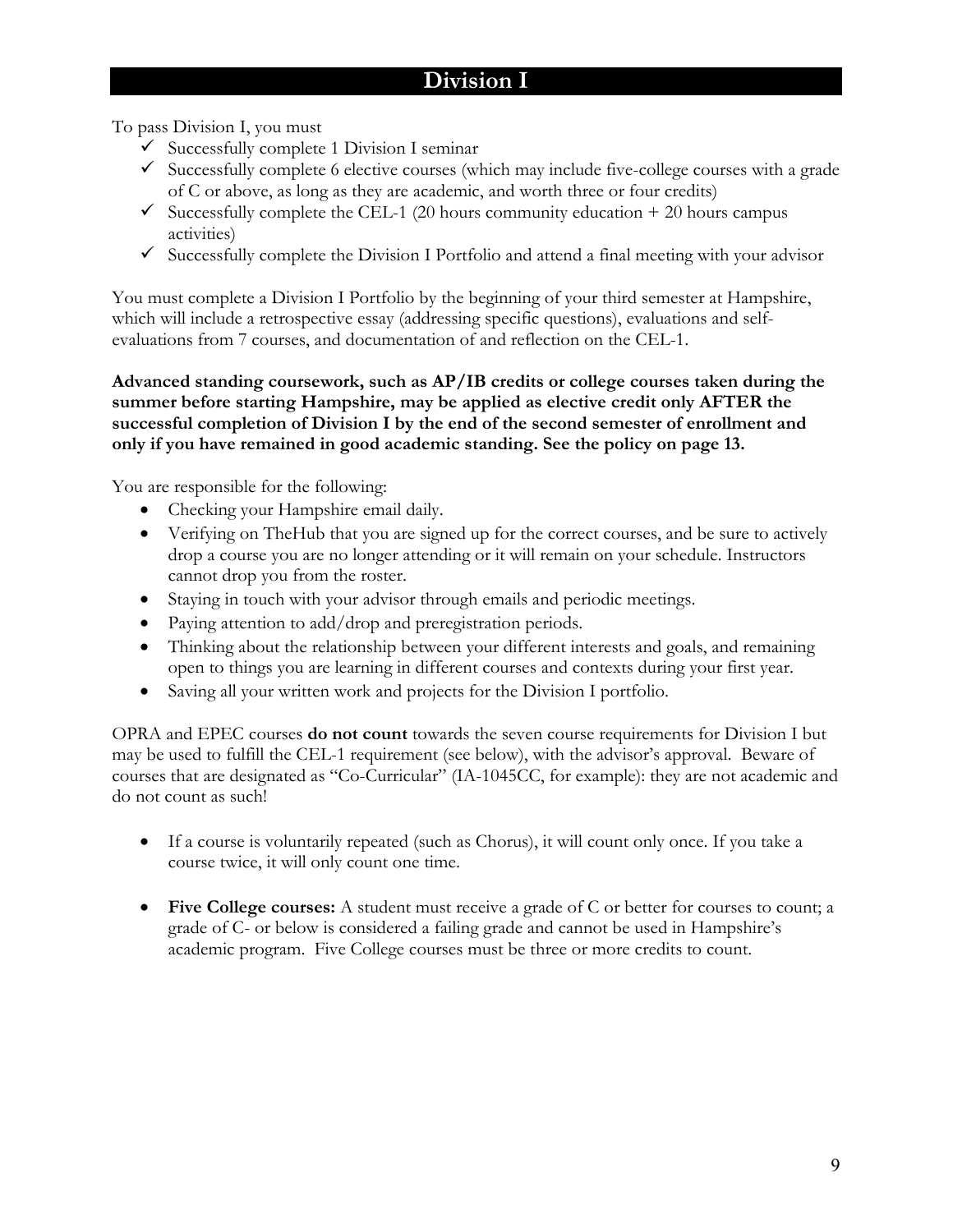# **The Community Engaged Learning Activity (CEL-1)**

CEL-1 requires you to engage in 40 hours of community education activities and collaborative work/projects outside of the classroom during your first year. Community Education events occur during community orientation and community education days, and focus on anti-oppression and anti-racism as well as cultivating values and practices to build collective capacity for empathy, connection, collaboration, and action. CEL-1 activities involve participating in the campus community and provoke observations about the meaning of community and the relationship between your coursework and your other pursuits. The requirement allows you to weave together multiple experiences throughout the year that build a dynamic Division I experience. At the end of Division I, you will be asked to reflect on these questions: (1) How did you grow as a member of the Hampshire College community this year? (2) How did your sense of yourself in relation to others grow and change? (3) What understanding and skills did you gain from Community Education events and how did that contribute to your participation in campus activities?

#### **What is the CEL-1 requirement?**

The CEL-1 requirement consists of **20 hours of participation in Community Education events plus 20 hours of participation in campus activities**.

- **Community Education** events occur at Community Orientation (the day before Fall classes begin) and Community Days of Education (3 days each semester). Some events request that you register in advance. After you attend each event, write a few notes reflecting on what you learned and save them to use toward your culminating reflection at the end of Division I.
- **CEL-1 activities** offered by the Hampshire community and take on different forms. Sponsors include the array of community members on campus, including campus program staff, Hampshire faculty, Division II and III students and student group leaders. You are welcome to design your own CEL-1 activity, provided it meets the guidelines and has a sponsor who is not a Division I student. You will need to document this work as you go so that you can write about it at the end of Division I. Documentation can take many forms, e.g. journal entries, photography, collection of materials, video, artwork.

#### **What counts for CEL-1 activities?**

Past CEL-1 activities include various arts-based projects, design/build work, outdoor adventure and leadership, food/farm/sustainability initiatives, identity-based groups, student-run courses, social justice organizing, event planning, and much more. Membership in a recognized [student group,](http://www.hampshire.edu/studentlife/1072.htm) completion of an Outdoors Program/Recreational Athletics [\(OPRA\)](http://www.hampshire.edu/opra/9319.htm) course, and completion of an Experimental Program in Education & Community [\(EPEC\)](http://www.hampshire.edu/studentlife/5897.htm) course can all count towards your CEL-1 hours.

#### **When should I begin?**

Attend Community Orientation to begin the series of Community Education events. You will be updated about the CEL-1 process during and after orientation, and will be asked to sign up for CEL-1 activities **after you've arrived on campus.**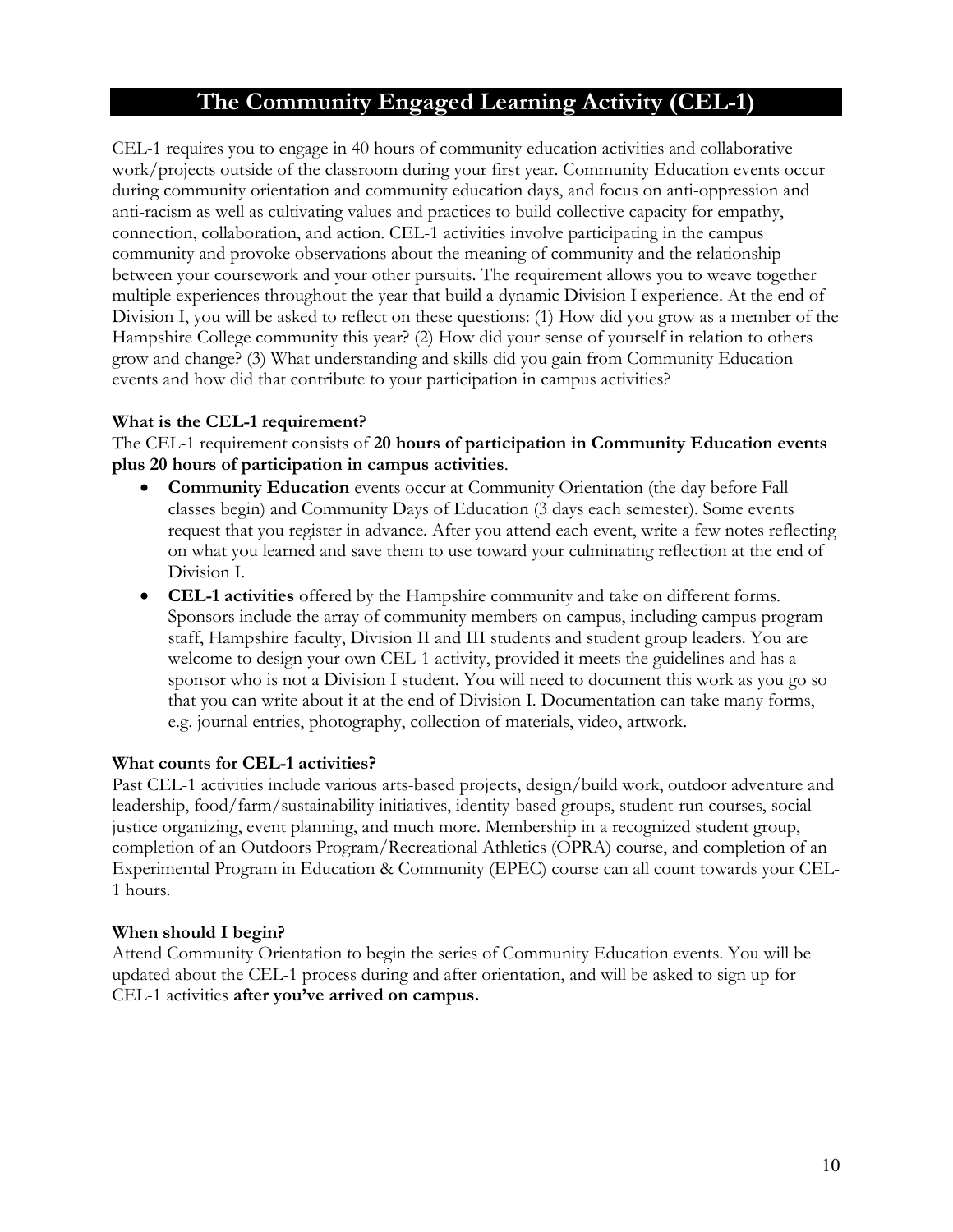# **Good Academic Standing**

Students must satisfactorily complete all required courses, with a minimum of three courses each semester of enrollment, and a minimum of seven academic courses by the end of the second semester. Students who complete fewer than three courses in the first semester will be placed on an academic contract, and will be expected to address the deficiencies to return to good standing in the subsequent term. To maintain good standing students must successfully complete the course of study negotiated with their advisor in conjunction with the appropriate dean in CASA. Students completing fewer than five courses at the end of the second semester are subject to academic withdrawal and possible loss of eligibility of financial aid. The complete policy on standards may be found in the Hampshire College policy handbook (handbook.hampshire.edu).

Students must complete at least five courses by the end of the first year in order to be eligible to return to Hampshire in their third semester. Students with less than the required seven courses, but who have completed at least five, will be placed on an academic contract in the third semester. Students who complete fewer than two courses in any semester or fewer than five by the end of the second semester may be subject to academic withdrawal.

**Advanced standing coursework, such as AP/IB credits or college courses taken during the summer before starting Hampshire, may be applied as elective credit only AFTER the successful completion of Division I up to the end of the second semester of enrollment, and as long as the student has maintained good academic standing. The policy is on page 18 in this guide and in the handbook at handbook.hampshire.edu.**

# **The Second Semester and the final Portfolio**

At the end of the second semester of enrollment or beginning of the third semester, you are responsible for preparing a Division I portfolio that includes completed course evaluations and selfevaluations for seven courses, representative samples of work, documentation of the CEL-1. IN addition, you must write a retrospective essay that reflects on your learning, your engagement across disciplines/academic areas, and your participation in the campus community during Division I. The conclusion of Division I involves a final meeting with your advisor to discuss your reflections and portfolio. Students who do not satisfy all Division I requirements in their first two semesters of work should consult with their advisor to address the need for further study to ensure the satisfactory completion of Division I.

Once the Division I is complete, your advisor can pass your Division I on TheHub. Your advisor will also assist you as you transition into Division II. Most students apply for a Division II committee during the early part of their third semester; your advisor will help you with this online process.

We have included a Division I Passing checklist for you at the end of this booklet, which contains the specific guidelines and questions for the Division I retrospective essay.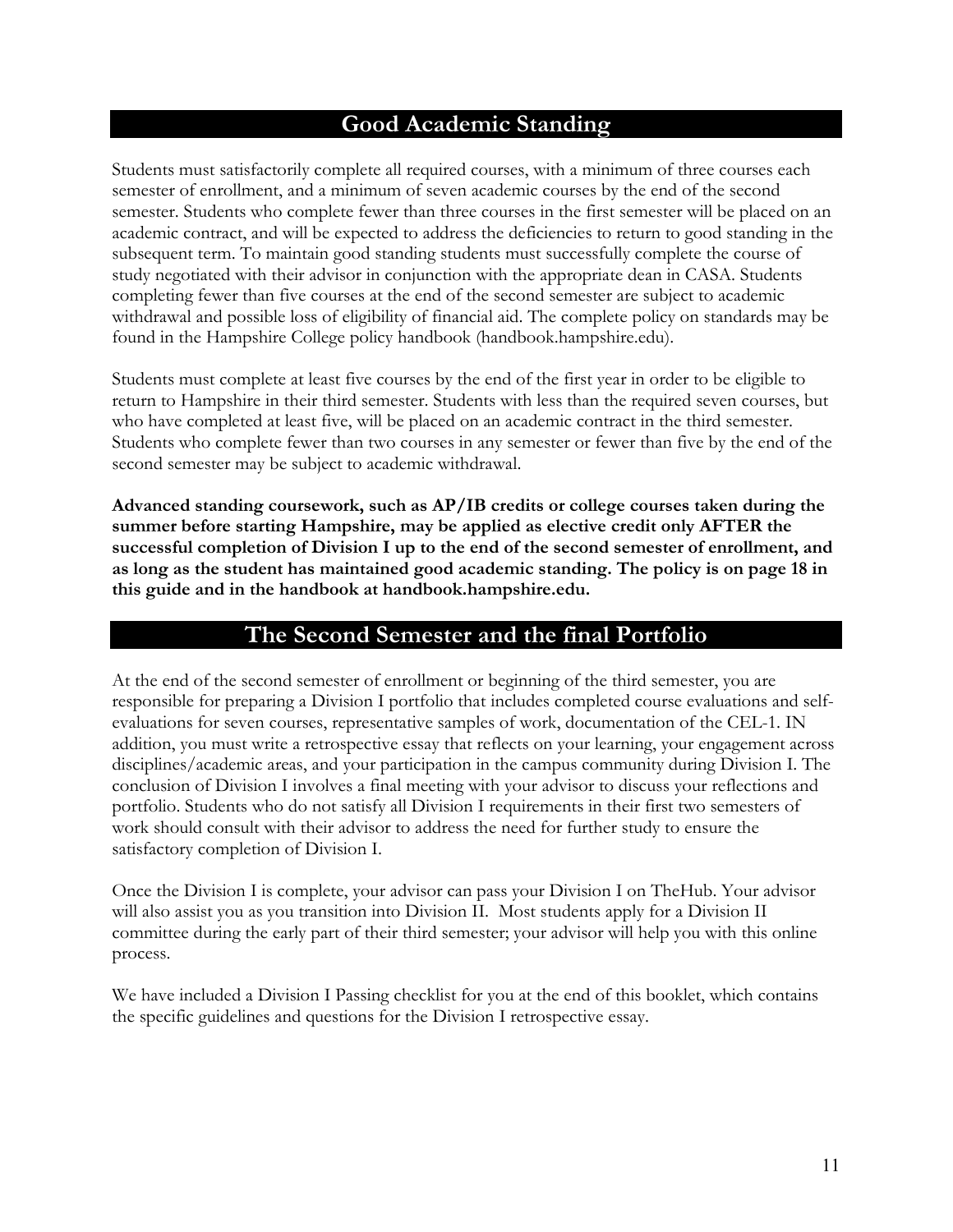# **Advanced Standing**

Advanced Standing may be awarded by the Center for Academic Support and Advising (CASA) to students who are in good academic standing. Students' academic records are reviewed in Division I and again in Division II to determine the eligibility to apply advanced standing to their academic program. Students who stay in good academic standing for up to three semesters and complete Division I by the end of the second semester are eligible to apply advanced standing credits to Division I electives. Advanced Standing is not used to make up for academic deficiencies. Please see the section "Guidelines for Academic Progress" in the handbook at handbook.hampshire.edu for more information on this topic. Students may use up to four courses and exams as described below.

Courses/exams eligible for Advanced Standing:

- Regular academic courses taken during high school graded C or better from an accredited college or university, as evidenced by a college transcript, may be used:
	- o For up to three Division I electives approved by both the advisor and CASA.
	- o Up to one in Division II approved by both the Division II committee and CASA.
- Advanced Placement (AP) exams with scores of 4 or 5; or International Baccalaureate (IB) Higher-Level exam with scores of 5, 6 or 7. Some international exams like the French Baccalaureate may also be considered. These may be used:

o For up to three Division I electives approved by both the advisor and CASA. Advanced standing students follow the academic program and timeline to graduation along with their first-year cohort and:

- o Complete a minimum of seven academic courses in their first year and pass Division I at the end of their second semester
	- Courses taken during the first year not used in Division I may apply to Division II with committee approval.
- o Complete CEL-1
- o Complete the requirements of Division II stipulated in the Division II contract.
	- For more information regarding Division II please see the section "Division II Requirements" in the handbook at handbook.hampshire.edu.

#### **Request for Timeline Adjustment**

Students with advanced standing are encouraged to complete the full program of eight semesters along with their entering cohort to benefit fully from Hampshire's rich academic program. However, students with a semester or more of advanced standing may, with approval of their Division II committee, request a timeline adjustment at the beginning of the anticipated final full semester of Division II, typically the fifth semester of enrollment. (For a student on an eight-semester timeline, the final semester of Division II is the  $6<sup>th</sup>$  semester of enrollment.) The request for a timeline adjustment will be considered if the student has maintained good academic standing and is on track to fulfill the requirements of Division II early. The student should initiate a conversation with the committee, who must write a letter of support directed to the appropriate dean in CASA. If approved, the student's timeline will be adjusted by one or, in some cases, two semesters.

This policy also applies to students who have completed fewer than 15 semester or 23 quarter credits of college work post high school and students with Associate's Degrees from dual enrollment programs.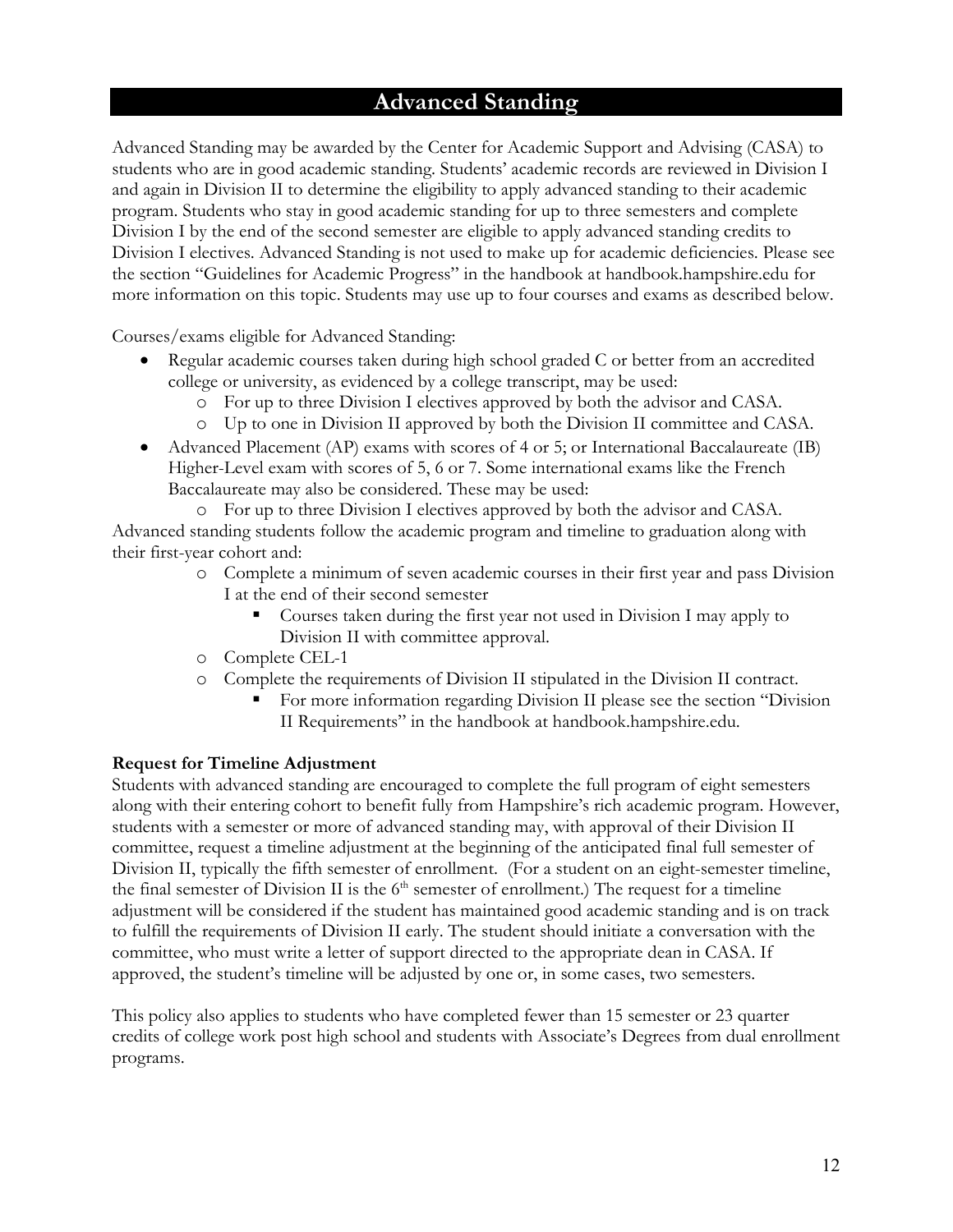# **Accessibility Resources and Services**

The Office of Accessibility Resources and Services (OARS) located in the Lemelson Building, works with students who voluntarily disclose a disability and request accommodations to ensure equal access as guaranteed under federal and state laws, principally the Rehabilitation Act of 1973 and the Americans with Disabilities Act of 1990 (amended 2008). Disability-related information is considered confidential and is not shared without the consent of the student. Determination of accommodations or services is decided on a case-by-case basis after an interview with the student and a review of the documentation by the OARS director. Documentation is the report written by a qualified specialist (e.g., physician, psychologist, psychiatrist, audiologist, etc.) that describes the disability or condition and offers recommendations for accommodations and strategies. Faculty or staff may be consulted regarding implementation of accommodations in specific contexts like courses and housing.

Students who have been approved for academic accommodations are provided documentation from OARS certifying eligibility for accommodations and indicating which accommodations have been approved. Students are encouraged to identify themselves to instructors and to use the letter as the basis for a discussion of how to best provide equal access/ accommodations in the context of the course. Some students present the letter and explain their limitations simply to raise the professor awareness of their struggles and do not ask for specific accommodation. Faculty do not provide accommodations retroactively or provide accommodations that they have not been made aware of in a timely manner. The director is available to consult with students, faculty and staff regarding accommodations as needed.

Typical accommodations or services available through OARS pertain to the following areas:

- In the classroom to support capturing information, participation and processing of information.
- In the exam environment.
- Outside of class to facilitate learning.
- Housing.

At Hampshire about 25% of students provide documentation identifying a disability before or during their time at Hampshire. Many students with learning disabilities are attracted to Hampshire because of our educational approach: individually designed curricula, discussion-based classes, written evaluations rather than letter grades, mentoring relationships with faculty. However, selfdirected learning can pose challenges in ways that accommodations do not address directly. OARS offers individual or group support to students experiencing difficulties with organization, planning, time management, meeting deadlines, etc.

Reasonable accommodation is not intended to compromise academic standards but to ensure equal access. Students with disabilities must meet the same admissions and graduation requirements as all other students. Faculty members, whether in the role of adviser, instructor, or committee member, are encouraged to participate in discussions and/or ask questions about the accommodations process to understand their role in supporting students with accommodations.

If you have questions or concerns, please do not hesitate to contact Madeline Peters, Director of OARS, at 413.559.5498.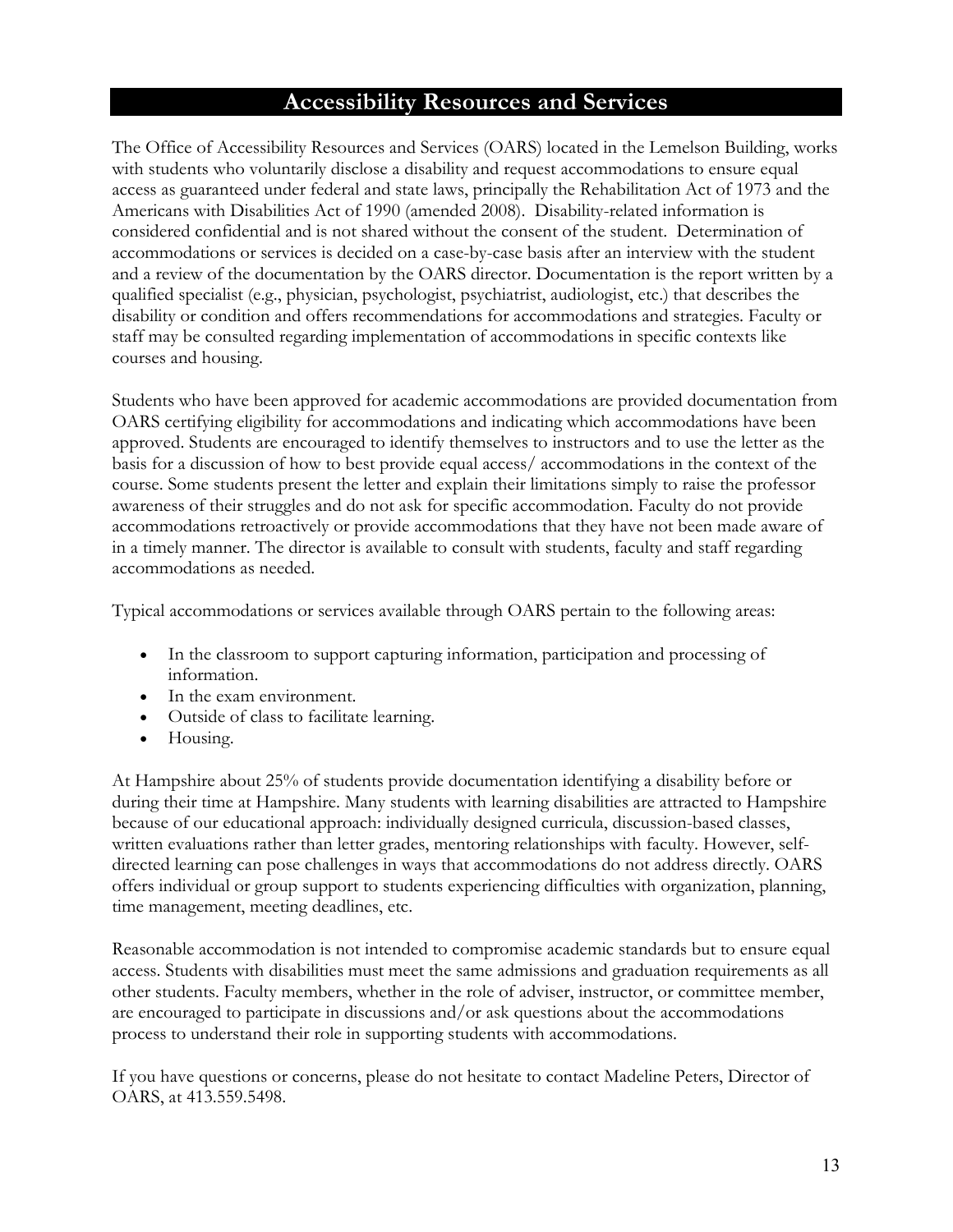# **Hampshire College Division I Portfolio Checklist Division I Passing Guidelines and Completion Checklist (Students entering F21 onwards)**

# Division I Completion Process:

Students finish Division I when they have completed:

- 7 courses (including Div I seminar)
- CEL-1 (20 hrs. Community Education + 20 hrs. Campus Activities)
- Retrospective essay (see guidelines below)
- Portfolio (e.g., one piece of work from each course)
- Students compile a portfolio of their work which supports their reflection on their learning (e.g., include one piece of work from each course) and write a retrospective essay according to the guidelines.
- Students have a final meeting with their faculty advisor. At the final meeting, the advisor may invite the student to reflect on their learning, and reflect on their experience of building the portfolio and writing the retrospective essay.
- Once the student has completed all Division I requirements, including the final meeting, the faculty advisor will mark the "Division I Pass" on the HUB.

# **Guidelines for Retrospective Essay:**

The **Division I Retrospective** is an essay that provides you with an opportunity to reflect on your experiences and growth during your first semesters of college. In your essay, write on each of the 3 topics below. Remember to post your Retrospective essay on TheHub and select the seven courses so that your advisor can pass your Division I.

- 1. **Reflection on Learning**: Reflect on your growth in learning this year. What skills have you gained, and what do you still want to work on? In your course evaluations, what have professors identified as your strengths and as areas to work on; and how does that fit with your own self-assessment?
- 2. **Reflection on Engaging across Disciplines/Academic Areas:** What are the fields and approaches you've explored in Division I, and how do those fields and approaches intersect? Talk about two examples of your learning this year that involved exploring intersections between or across fields (e.g., a course, project, paper, reading).
- 3. **Reflection on Participating in the Campus Community:** How did you grow as a member of the Hampshire College community this year? How did your sense of yourself in relation to others grow and change? What understanding and skills did you gain from Community Education events and how did that contribute to your participation in campus activities?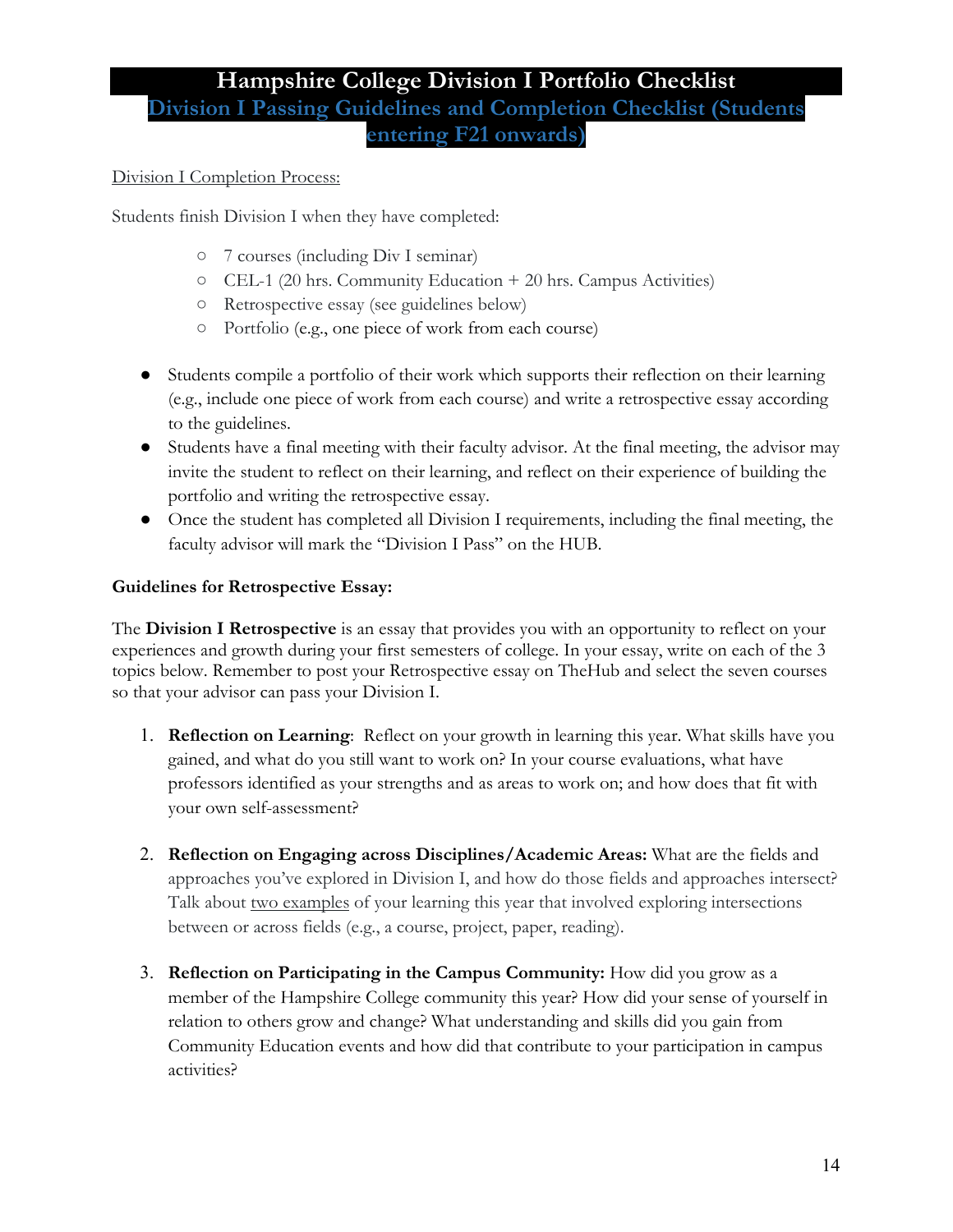# **Hampshire College Division I Completion Checklist and Guidelines**

**You will be ready to pass Division I when you have completed the following:**

- □ **Seven academic courses (including Division I seminar)**
- □ **CEL-1 documentation and reflections**
- □ **Retrospective essay (see guidelines below)**
- □ **Portfolio of your work (e.g., one piece of work from each course)**

**Use the checklist below to list your courses and CEL-1:**

# **SEVEN ACADEMIC COURSES**

Courses may be Hampshire College or Five-College full-credit courses (grade C or above). OPRA and co-curricular courses do not count.

| $\begin{tabular}{ c c c } \hline \quad \quad & \quad \quad & \quad \quad & \quad \quad \\ \hline \end{tabular}$     |
|---------------------------------------------------------------------------------------------------------------------|
| $\begin{tabular}{ c c c } \hline \quad \quad & \quad \quad & \quad \quad \\ \hline \end{tabular}$                   |
|                                                                                                                     |
| $\begin{tabular}{ c c c c c } \hline \quad \quad & \quad \quad & \quad \quad & \quad \quad \\ \hline \end{tabular}$ |
| $\begin{tabular}{ c c c c } \hline \quad \quad & \quad \quad & \quad \quad & \quad \quad \\ \hline \end{tabular}$   |
| $\begin{tabular}{ c c c c } \hline \quad \quad & \quad \quad & \quad \quad & \quad \quad \\ \hline \end{tabular}$   |
| $\begin{tabular}{ c c c c } \hline \quad \quad & \quad \quad & \quad \quad & \quad \quad \\ \hline \end{tabular}$   |

# **COMMUNITY-ENGAGED LEARNING REQUIREMENT (CEL-1)**

☐ **Completed list of community education events attended plus reflections (20 hours)**

☐ **Completed list of campus activities plus reflections (20 hours)**